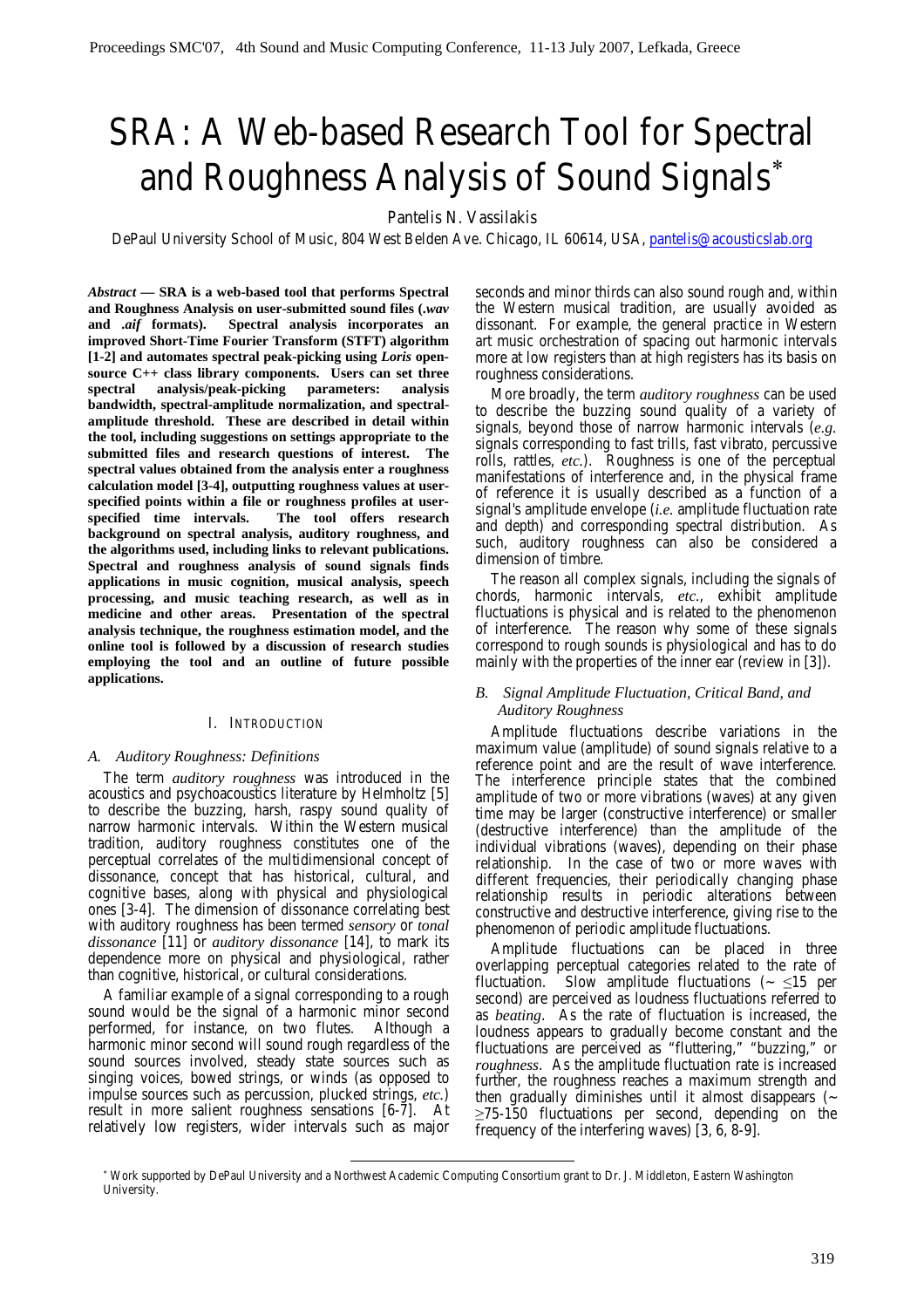Assuming the ear performs a frequency analysis on incoming signals [5-6, 8], the perceptual manifestations of amplitude fluctuation can be related directly to the bandwidth of the hypothetical analysis-filters, depending upon and defining what Zwicker [9] termed critical bandwidth. For example, in the simplest case of amplitude fluctuations resulting from the addition of two sine signals with frequencies  $f_1$  and  $f_2$ , the fluctuation rate is equal to the frequency difference between the two sines  $|f_1-f_2|$ , and the following statements represent the general consensus:

(a) If the fluctuation rate is smaller than the critical bandwidth, then a single tone is perceived either with fluctuating loudness (beating) or with roughness. (b) If the fluctuation rate is larger than the critical bandwidth, then a complex tone is perceived, to which one or more pitches can be assigned but which, in general, exhibits little or no beating or roughness.

Psycho-physiologically, the roughness sensation can be linked to the inability of the auditory frequency-analysis mechanism to resolve inputs whose frequency difference is smaller than the critical bandwidth and to the resulting instability or periodic "tickling" [10] of the mechanical system (basilar membrane) that resonates in response to such inputs.

Along with amplitude fluctuation rate, the next most important signal parameter related to roughness is amplitude fluctuation degree [3, 7], that is, the level difference between peaks and valleys in signals with nonflat envelopes. The degree of amplitude fluctuation depends on the relative amplitudes of the components in the signal's spectrum, with interfering components of equal amplitudes resulting in the highest fluctuation degree and the highest roughness degree.

# *C. Auditory Roughness as Means of Musical Expression*

The sensation of roughness has been explored more than any other perceptual manifestation of amplitude fluctuation and by numerous musical traditions, a practice that has only recently been documented and researched [3- 4]. Manipulating the degree and rate of amplitude fluctuation helps create the buzzing sound of the Indian *tambura* drone and the rattling effect of Bosnian *ganga* singing, resulting in a sonic canvas that becomes the backdrop for further musical elaboration. It permits the creation of timbral variations (*e.g.* Middle Eastern *mijwiz* playing) and rhythmic contrasts (*e.g. ganga* singing) through gradual or abrupt changes among roughness degrees. Whether such variations are explicitly sought after, as in *ganga* singing and *mijwiz* playing, or are introduced more subtly and gradually, as may be the case in the typical chord progressions/modulations of Western music, they form an important part of a musical tradition's expressive vocabulary. Other examples include the *Quechua Haraui* songs of Peru, with their frequent use of narrow harmonic intervals, and the performance of the *taqara* flutes of the *Xingu* river in Brazil, where sonic effects similar to those produced with the *mizwij* are produced by two or more simultaneous performers.

# II. ROUGHNESS CALCULATION MODEL

# *A. Background*

Models that systematically quantify the roughness degree of a given sound permit the empirical testing of hypotheses that link roughness to musical variables and concepts. For example, a reliable roughness calculation model may be used to experimentally examine claims that link auditory roughness to (a) dissonance within the Western musical tradition, (b) patterns of tension and release in Near Eastern or North Indian musical pieces (as intended by performers and/or perceived by listeners), or (c) rhythmic/timbral effects in Balkan folk songs.

Numerous roughness calculation models have been proposed over the last ~100 years (*e.g.* [5, 11-15]). They have been employed in studies that attempt to link auditory roughness to auditory/sensory dissonance (*e.g.* [16-18]), demonstrating a relatively low degree of agreement between calculated and experimental data. Surprisingly for post-1960 models, the two principal studies [6-7] that have systematically examined the relationship between a signal's amplitude fluctuation degree and roughness have been overlooked. All the above models (a) overestimate the contribution of sound pressure level (*i.e.* absolute amplitude values of the interfering signals) to roughness, (b) underestimate the contribution of the degree of amplitude fluctuation (*i.e.* relative amplitudes values of the interfering signals) to roughness, and (c) often misrepresent the relationship between roughness and register (review in [3]).

SRA incorporates a new roughness calculation model, outlined below. Perceptual experiments testing the model indicate that it reliably and validly represents the perception of roughness, and performs better than previous roughness calculation models [3-4].

# *B. Proposed Roughness Calculation Model Outline*

The roughness **R** of a signal whose spectrum has two sinusoidal components with frequencies  $f_1$ ,  $f_2$  and amplitudes  $A_1$ ,  $A_2$ , where  $f_{\text{min}} = \min(f_1, f_2)$ ,  $f_{\text{max}} = \max(f_1, f_2)$  $f_2$ ),  $A_{\min} = \min(A_1, A_2)$ , and  $A_{\max} = \max(A_1, A_2)$ , is [3]:

$$
R = X^{0.1*} 0.5(Y^{3.11})^* Z
$$
 (1)

where:

$$
\mathbf{X} = A_{\min}{}^* A_{\max} \tag{1a}
$$

The term  $X^{0.1}$  in (1) represents the dependence of roughness on intensity (related to the amplitude of the added sines). It is based on [7], adjusted [3, 19] to account for the quantitative difference between modulation depth, used in [7], and amplitude fluctuation degree, the signal parameter influencing roughness.

$$
\mathbf{Y} = 2A_{\min} / (A_{\min} + A_{\max})
$$
 (1b)

The term **Y**3.11 in (1) represents the dependence of roughness on amplitude fluctuation degree (related to the amplitude difference of the added sines). It, too, is based on [7], adjusted to account for the quantitative difference between modulation depth and amplitude fluctuation degree [3, 19].

$$
\mathbf{Z} = e^{-b1s(\text{fmax} - \text{fmin})} - e^{-b2s(\text{fmax} - \text{fmin})}
$$
 (1c)

[where  $b1 = 3.5$ ;  $b2 = 5.75$ ;  $s = 0.24/(s_1 f_{min} + s_2)$ ;  $s_1 =$ 0.0207;  $s_2 = 18.96$ 

The term **Z** in (1) represents the dependence of roughness on amplitude fluctuation rate (frequency difference of the added sines) and register (frequency of the lower sine). It is based on Sethares's [15] modeling of the roughness curves in Fig. 1, curves that have been derived from multiple perceptual experiments examining the roughness of pairs of sines [11-15].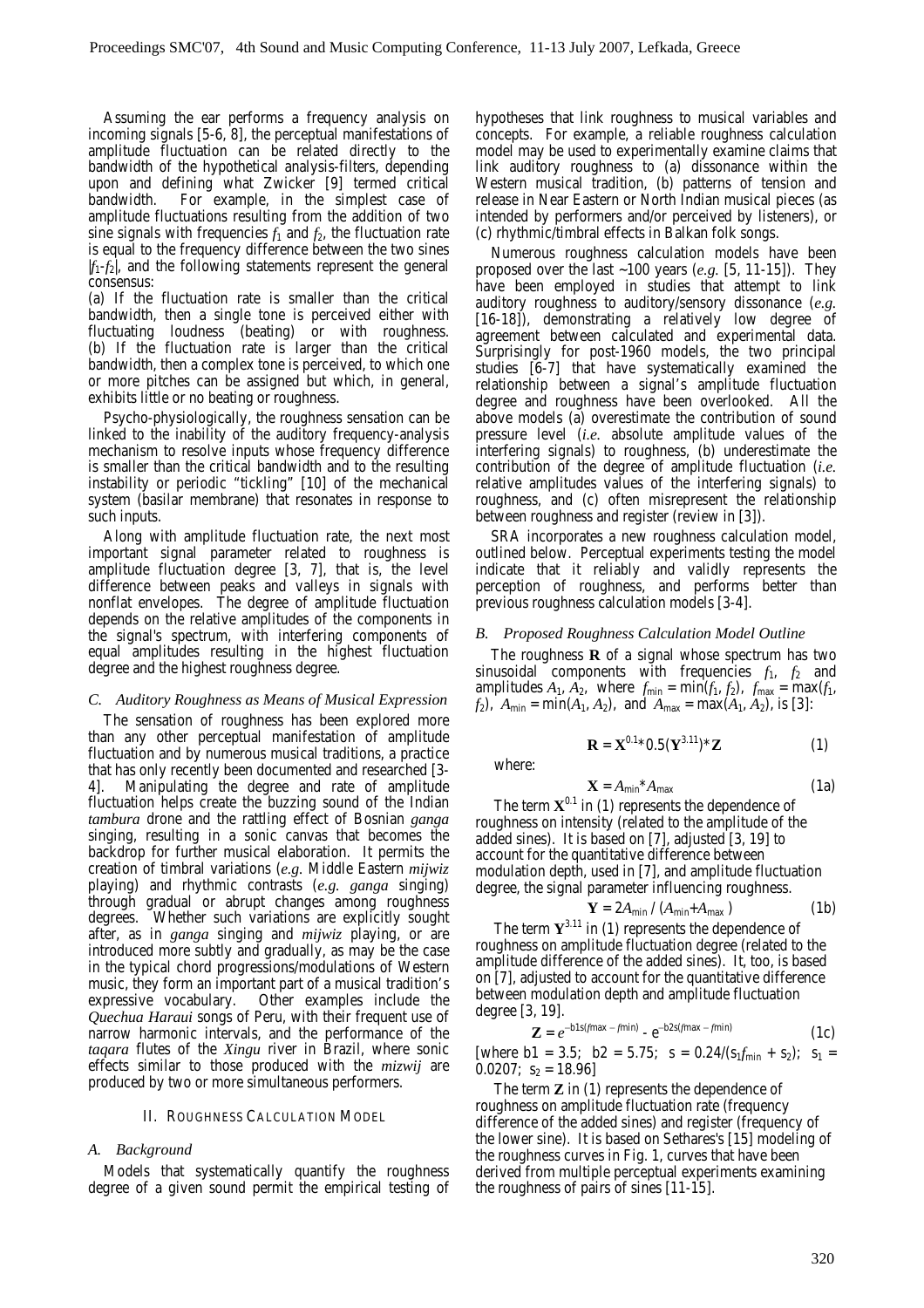

Fig. 1. Roughness curves plotting observed roughness (arbitrary measure, *y* axis) of a pair of equal-amplitude sines, as a function of frequency separation (*x* axis) and frequency of the lower sine (in [3] after [15]).

The roughness of signals corresponding to spectra with more than two sine components is calculated by summing the roughness of all sine-pairs in the spectrum. Although it has been argued that, depending on the relative phase of the respective amplitude fluctuations, the total roughness can be less than the sum of the roughness values for individual sine-pairs [6], several studies [7, 20] and pilot experiments [3] indicate otherwise. More specifically, [20] concluded that the total roughness is summed over all auditory filters. In addition, since roughness modeling is meaningful to roughness comparisons among multiple signals, rather than to roughness calculations of isolated signals, any potential signal-envelope phase effects are more likely to be diffused across the signals of interest, the more complex the signals.

The phase of a signal's spectral components is not included as a parameter in the roughness calculation. According to [21], the relative phase of the components of a three-component spectrum influences the complex signal's overall envelope shape and/or amplitude fluctuation degree, consequently influencing the signal's roughness, especially when three or more sine components fall within the same critical band. In spite of this observation, the absence of the phase parameter from the model does not significantly distort the model's calculations. For the types of signals submitted to the calculator (synthetic signals, where the phase relationship of the components can be controlled and remain the same for all, or natural signals from polyphonic passages, where the phase relationships are more likely to be random than systematic), differences in the roughness phase effects among the signals to be examined are either controllable or defused. This supports valid comparisons of the resulting relative roughness values.

As is the case with all roughness calculation models, the absolute roughness values calculated by the model are arbitrary and are only useful for roughness comparisons among signals that have been analyzed using consistent analysis parameters. The roughness calculations of the above model correlate very well  $(r = 0.98)$  with roughness ratings obtained in a set of perceptual experiments [3-4], better than predictions by [5]  $(r = 0.73)$  and [14]  $(r =$ 0.87).

# III. SPECTRAL ANALYSIS METHOD

The roughness model calculates the roughness of sound signals using spectral information (frequency and amplitude values of a signal's spectral components). Spectral analysis in SRA uses an improved Short-Time Fourier Transform (STFT) algorithm, which is based on reassigned bandwidth-enhanced modeling [1-2; 22-24], and incorporates an automatic spectral peak-picking process to determine which frequency analysis bands correspond to spectral components of the analyzed signal.

Frequency reassignment [25] works differently from traditional Fast Fourier Transform (FFT) and has more in common with phase vocoder methods. For example, as in traditional FFT, frequency resolution of 10Hz will not be able to resolve frequency components laying less than 10Hz apart. But, unlike traditional FFT, the precision of the frequency values returned will not be limited by this 10Hz "bandwidth," since the frequency band boundaries are floating rather than fixed. This (a) fine-tunes the frequencies reported and (b) practically eliminates spectral smearing, since the method ensures that the standard assumption of all energy being located at the highfrequency end of an analysis band can be fulfilled.

Similarly, as in traditional FFT, a given analysis window length determines the length of the shortest signals that can be reliably analyzed. But, unlike traditional FFT, the temporal resolution of a signal's spectral (and therefore roughness) time-profiles is not limited by this "window length," since the frequency and amplitude estimates are not time-window averages but instantaneous at the time-window's center. This (a) pinpoints time with much higher precision than implied by the window length and (b) practically eliminates temporal smearing, since the spectra estimated through timewindow overlaps do not involve averaging over the entire analysis windows [1-2, 22-24].

In practical terms, spectral analysis results are finetuned through the incorporation of a dual STFT process. Frequency values reported correspond to the time derivative of the argument (phase) of the complex analytic signal representing a given frequency bin. Similarly, time values reported correspond to the frequency derivative of the STFT phase, defining the local group delay and applying a time correction that pinpoints the precise excitation time.

# IV. SRA APPLICATION OUTLINE (FIG. 2)

# *A.* 1: *File Input*

SRA can process mono, uncompressed sound files, saved in the *.wav* or *.aif* formats. Only the left channel of stereo files submitted is processed. Sound files must be at least 316ms-long for 10Hz frequency resolution (158mslong for 20Hz frequency resolution). The maximum size of files that can be submitted to the server is 12Mb, corresponding to ~ 2minutes of mono files at 48Ksmp/sec, 16bit.

The application will calculate roughness (or roughness profiles) based on the instantaneous spectrum at the userspecified point(s) in time (see Section III). Files submitted for analysis are transferred to the application server via the network. After the analysis has been completed, the submitted files are automatically deleted. Multiple analyses of the same sound file require resubmission of the file.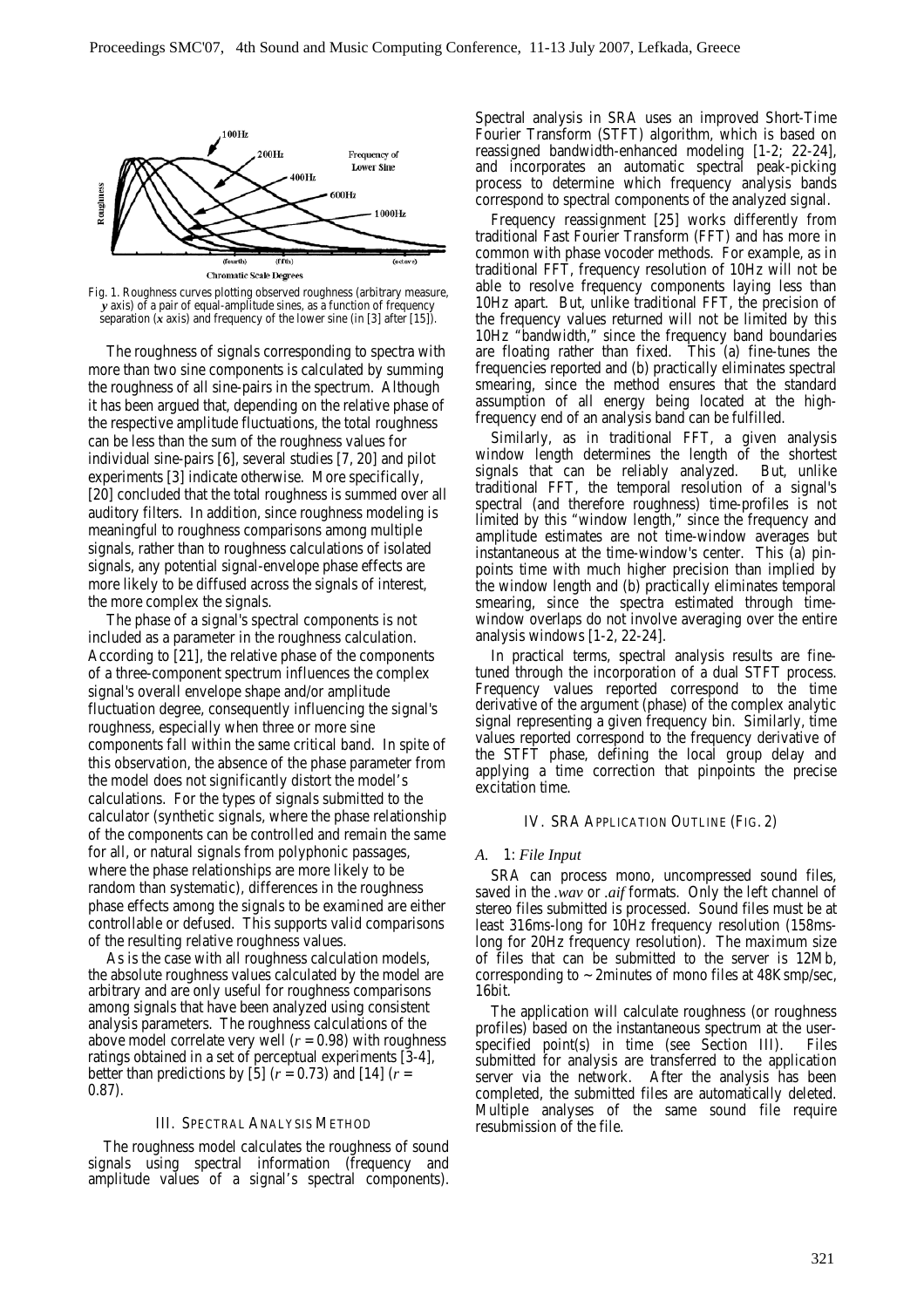| ABOUT SITE CONFOSE                                                                                                                                                                                                                                                                                                  | AN INTERACTIVE EXPLORATION OF THE RELATIONSHIP BETWEEN MUSIC AND MATHEMATICAL FORMULAS<br>EISTORY RESOURCES<br>CONTACT US<br>ANALYZE                                                                                                                                                                                                                                                                                                                                                                                                                                                                                                                                                                                                                                                           |  |  |
|---------------------------------------------------------------------------------------------------------------------------------------------------------------------------------------------------------------------------------------------------------------------------------------------------------------------|------------------------------------------------------------------------------------------------------------------------------------------------------------------------------------------------------------------------------------------------------------------------------------------------------------------------------------------------------------------------------------------------------------------------------------------------------------------------------------------------------------------------------------------------------------------------------------------------------------------------------------------------------------------------------------------------------------------------------------------------------------------------------------------------|--|--|
| <b>FILE</b><br><b>UPLOAD</b><br>Upload an uncompressed mono<br>sound file for frequency and                                                                                                                                                                                                                         | SPECTRAL AND ROUGHNESS ANALYSIS OF SOUND SIGNALS<br>[Copyright and Citation Information] - [Abstract]<br>SRA is a web application that calculates the auditory roughness of sound signals, based on a roughness<br>calculation model by Dr. Pantelis N. Vassilakis. Sound files are analyzed using a spectral analysis method<br>developed by Dr. Kelly Fitz, and the spectral parameters are fed to the roughness calculation model.<br>Programmed by Kelly Fitz and coordinated by Drs. Jonathan Middleton and Pantelis N. Vassilakis.<br>Read the roughness model description and the instructions associated with each step of the application.<br>Failure to do so will quarantee invalid analysis results. Contact Pantelis N. Vassilakis for more.<br>File Upload:<br>Browse<br>details |  |  |
| roughness analysis (s12Mb)<br><b>FREQUENCY</b><br><b>RESOLUTION</b><br>Select the frequency resolution<br>(bandwidth) of the analysis.<br>Default setting: 10Hz                                                                                                                                                     | Frequency Analysis Resolution:<br>$10Hz$ $\blacktriangleright$<br>details                                                                                                                                                                                                                                                                                                                                                                                                                                                                                                                                                                                                                                                                                                                      |  |  |
| <b>SPECTRAL</b><br><b>AMPLITUDES</b><br>Configure the amplitudes of the<br>spectral components that will be<br>used in the roughness<br>calculation.<br>Default settings:<br>A: No B: 14%                                                                                                                           | A. Spectral Amplitude Normalization:<br>No<br>details<br><b>B.</b> Spectral Amplitude Threshold<br>(percentage of the maximum amplitude in the spectrum<br>leave blank for 0):<br>14<br>details                                                                                                                                                                                                                                                                                                                                                                                                                                                                                                                                                                                                |  |  |
| <b>ROUGHNESS</b><br><b>CALCULATION</b><br>Click the appropriate button to<br>calculate A. a single roughness<br>value and spectrum at the<br>specified time or <b>B</b> . a roughness<br>and spectral profile at the<br>specified time intervals.<br>Default settings:<br>A: Center of the file:<br><b>B:</b> 250ms | <b>B.</b> Every 250<br>A. At<br>milliseconds<br>milliseconds<br>(blank: the file's mid-point)<br>details<br>details<br>Single Roughness<br>Roughness Profile.                                                                                                                                                                                                                                                                                                                                                                                                                                                                                                                                                                                                                                  |  |  |

Fig. 2. Screen capture of SRA's main page. Application available at http://musicalgorithms.ewu.edu/algorithms/roughness.html and http://www.acousticslab.org/roughness [26].

# *B.* 2: *Frequency Analysis Resolution*

The frequency resolution (bandwidth) of the analysis in SRA can be set to either 10Hz or 20Hz, with the shortest files that can be analyzed being 316ms- and 158ms-long respectively. It is important to note that this length limit does not apply to the time interval for roughness and spectral profile calculation, which can be as short as 1ms, although such short time intervals may be both impractical (in terms of the amount of data reported) and meaningless (in terms or roughness changes). Rather, the limit applies to the shortest file that can be submitted for analysis and to the earliest and latest points within a file for which roughness values and spectra can be calculated.

For example, given frequency resolution of 10Hz, the earliest (latest) point within a file for which a roughness value can be calculated will be 158ms from the beginning (end) of the file, corresponding to the mid-point of the shortest file that can be analyzed. More importantly, although 10Hz frequency resolution means that frequency components less than 10Hz apart will remain unresolved, the frequency values reported will not necessarily be in multiples of 10 but will have <1Hz precision (see Section III).

The default value for this parameter is "10Hz." The value "20Hz" should be selected only if it is certain that the sound files submitted for analysis contain no components separated by less than 20Hz in frequency. For example,  $20Hz$  represent  $\sim$  a minor 2nd harmonic interval for fundamental frequencies around F4. With the analysis bandwidth set at 20Hz, minor 2nd harmonic intervals below F4 will correspond to fundamental frequencies that will be interpreted as unisons by the analysis, distorting the roughness calculation results. The lower the fundamental frequency of the tones making up the sound files analyzed, the more severe the distortion of the roughness calculation results will be. In fact, for fundamental frequencies around F2, 20Hz bandwidth represents  $\sim$  a major 3rd, and would wrongly interpret this and all narrower intervals as unisons. The only benefits of selecting 20Hz over 10Hz resolution are (a) the ability to analyze shorter files and (b) faster calculations.

# *C.* 3A: *Spectral Amplitude Normalizarion*

For the vast majority of cases, the spectral amplitude normalization parameter should be set to "No." Selecting "No" will calculate the amplitudes of the submitted signal's spectral components based on the amplitude envelope of the signal-portion analyzed, assuming that the maximum possible signal amplitude is 1. Complex signals with maximum amplitude  $\leq 1$  have spectral components whose amplitudes are necessarily <1. Selecting "No" is appropriate if preserving the intensity relations among the files/file-portions analyzed is significant to the research question of interest. It is also appropriate to most analysis contexts, whether the application will be calculating a single roughness value at a user-defined point in time or a series of roughness values (*i.e.* roughness profile) at user-defined, regular time intervals. Selecting "No" is strongly recommended when calculating roughness values for signals that have been used as stimuli in a perceptual experiment.

Selecting "Yes" will scale up the amplitudes of the signal's spectral components so that the amplitude of the strongest component will be equal to 1. This selection is appropriate if preserving the intensity relations among the files/file-portions analyzed is not significant to the research question of interest. For example, selecting "Yes" would be appropriate for theoretical roughness comparisons among isolated vertical sonorities (harmonic intervals, chords, *etc.*), different isolated orchestrations of the same vertical sonorities, *etc.* "Yes" essentially the same vertical sonorities, etc. performs intensity (not loudness) equalization over time on the submitted signal's spectral time-profile and is most useful when addressing theoretical questions that can benefit from such equalization. For example, calculating two roughness profiles for the same signal, with the spectral amplitude normalization parameter set to "No" and "Yes" respectively, will permit examination of the contribution of spectral intensity variations to the roughness profile of the submitted signal.

Note that spectral amplitude normalization, discussed here, is not equivalent to signal normalization. Regardless of the setting for the spectral normalization parameter, it is advised to adjust signal levels so that their maximum level falls within the range -3 to -10dB before submitting them for roughness profile calculation. This will ensure that the dynamic range of the analysis will be utilized most efficiently (see also below).

# *D.* 3B: *Spectral Amplitude Threshold*

The value (*x*) entered in this field will remove from the spectral and roughness analysis results of each signal portion all spectral components with amplitudes below that portion's maximum spectral amplitude, multiplied by  $x$ . The default value  $(14\%)$  has been selected based on analyses of over 100 sound signals spanning a wide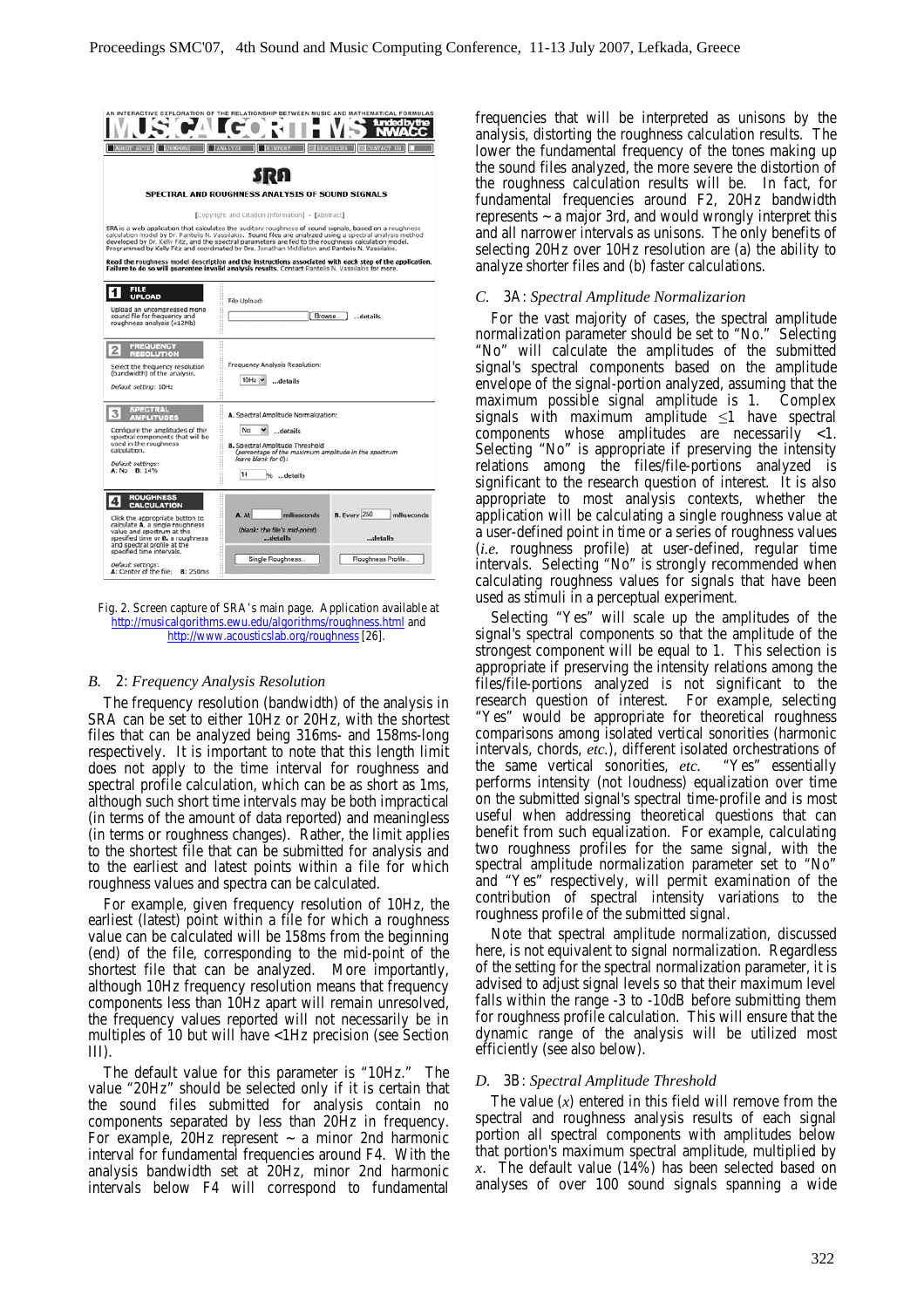variety of spectral complexity. It was determined to be the most reliable and valid value, in terms of roughness calculation, for signals with maximum levels within the range -3 to -10dB. The default value may be changed for analyses of:

(a) Synthesized complex signals, containing only discrete sinusoidal components. In such cases, the value may be set to 0.5-5%.

(b) Signals with maximum levels above -3dB (or below - 10dB). In such cases the value should be progressively decreased (or increased). Alternatively, the overall signal level may be adjusted prior to analysis so that the maximum level falls within the range -3 to -10dB. (c) Signals for which access to all spectral components returned from the analysis (up to 50) is desired. In such cases, the value may be set to 0%.

The need for non-zero spectral amplitude threshold is due to the fact that, for natural signals, several of the up to 50 spectral components that may be returned from the analysis will represent signal and/or analysis noise, and will have very low and similar amplitudes. Since sinepairs of equal or almost equal amplitudes result in maximal calculated roughness (1b), the roughness contribution of 'noise' components will overestimate the total calculated roughness. As a result, for example, the roughness calculated for a quiet, solo violin passage may end up higher than the roughness calculated for a strong dissonant chord performed by an entire string orchestra. To avoid such invalid results, the amplitude threshold value is designed to remove the 'noise' components (components with very low and almost equal amplitudes) from the roughness calculations, while retaining the components that contribute to a given signal's perceived roughness.

#### *E.* 4A: *Single Roughness Value Calculation*

Clicking on the 'Single Roughness' button will send the selected file to the application server for analysis and present the 'Results' page. The results will include the roughness value and spectral distribution (frequency and amplitude values, by descending amplitude) of the submitted file at the user-defined point in time, and a list of the roughness contributions pair sine-pair within the signal's spectrum. The analysis window length will be determined by the frequency resolution setting (316ms for 10Hz and  $\sim$ 158ms for 20Hz) and be centered at the userdefined point in time. If the 'milliseconds' field is left blank, the analysis window will be centered at the file's mid-point. The earliest (latest) point within a file for which a roughness value can be calculated is 158ms (for 10Hz frequency resolution; 79ms for 20Hz frequency resolution) from the beginning (end) of the submitted file.

The degree of precision of the spectral analysis (in terms of time, frequency, and amplitude estimates) is much finer than the one required for roughness calculation (see Section III). It captures fast, fine spectral timevariance that does not necessarily correspond to perceivable roughness variations. To reduce this effect, the results reported from the analysis at a requested point in time within a file reflect:

(a) the median of five roughness values calculated from five equally-spaced spectra within an 100ms window (*i.e.* at -50ms, -25ms, 0ms, +25ms, and +50ms), centered at the time requested,

(b) the time corresponding to the reported roughness value [possibly different from the requested time – see (a)], and (c) the spectrum used to calculate the reported roughness value.

# *F.* 4B: *Roughness Profile Calculation*

Clicking on the 'Roughness Profile' button will send the selected file to the application server for analysis and present the 'Results' page. The results will include a set of time/roughness pairs (by ascending time) at the userdefined time interval (Fig. 3), followed by a list of the corresponding spectra (frequency and amplitude values, by descending amplitude). The first time/roughness pair and spectrum will be estimated on or after the time corresponding to half the length of the analysis window. As is the case with single roughness calculation, the analysis window length will be determined by the frequency resolution setting  $(316\text{ms}$  for  $10\text{Hz}$  and  $\sim 158\text{ms}$ for 20Hz) and be centered at times determined by the 'time interval' setting. The 'time interval' setting (default: 250ms) is not limited by the analysis window length and can be as short as 1ms, although such short time intervals may be both impractical (in terms of the amount of data reported) and meaningless (in terms of changes in perceived roughness). If the time-interval field is left blank, the analysis will return an error. The earliest (latest) point within a file for which a roughness value can be calculated is 158ms (for 10Hz frequency resolution; 79ms for 20Hz frequency resolution) from the beginning (end) of the submitted file.

As is the case with single roughness calculation, the degree of precision of the spectral analysis (in terms of time, frequency, and amplitude estimates) is much finer than the one required for roughness calculation. It captures fast, fine spectral time-variance that does not necessarily correspond to perceivable roughness variations. To reduce this effect, the roughness value reported at any given time corresponds to the median of five roughness values calculated from five equally-spaced spectra within an 100ms window (*i.e.* at -50ms, -25ms, 0ms, +25ms, and +50ms), centered at the time reported. The precise time for each spectral distribution used to calculate the reported roughness values is recovered in the spectral distribution reports.

# **File Upload Results**

12-20-2006 21:11:11 File Test.wav of size 151676 bytes successfully uploaded!

#### Here is the analysis of Test.wav:

| Roughness profile for Test.way                |            |  |                                                                             |
|-----------------------------------------------|------------|--|-----------------------------------------------------------------------------|
| Analyzed 75816 samples at 44100.0 samples/sec |            |  |                                                                             |
| Normalizing amplitudes                        |            |  | Displayed only if spectral amplitude<br>normalization has been set to "Yes" |
| Using amplitude threshold 0.13*max amplitude  |            |  |                                                                             |
| Using frequency resolution 10 Hz              |            |  |                                                                             |
| Using time interval 250 milliseconds          |            |  |                                                                             |
|                                               |            |  |                                                                             |
|                                               |            |  | ****** 6 pairs of time (milliseconds) and roughness values ****             |
|                                               |            |  | Roughness values correspond to the median of 5 roughness values             |
|                                               |            |  | within a 100 millisecond window centered at the times reported.             |
| 250                                           | 1.2953165  |  |                                                                             |
| 500                                           | 1,104838   |  |                                                                             |
| 750                                           | 0.88775761 |  |                                                                             |
| 1000                                          | 2.3998238  |  |                                                                             |
| 1250                                          | 2,7710803  |  |                                                                             |
| 1500                                          | 0.95504365 |  |                                                                             |
|                                               |            |  |                                                                             |
|                                               |            |  |                                                                             |
|                                               |            |  |                                                                             |
|                                               |            |  |                                                                             |

Fig. 3. Screen capture from a portion the 'Roughness Profile' results page returned by SRA. Roughness profiles are presented as time-roughness arrays and can be easily converted into graphical form (see Fig. 4).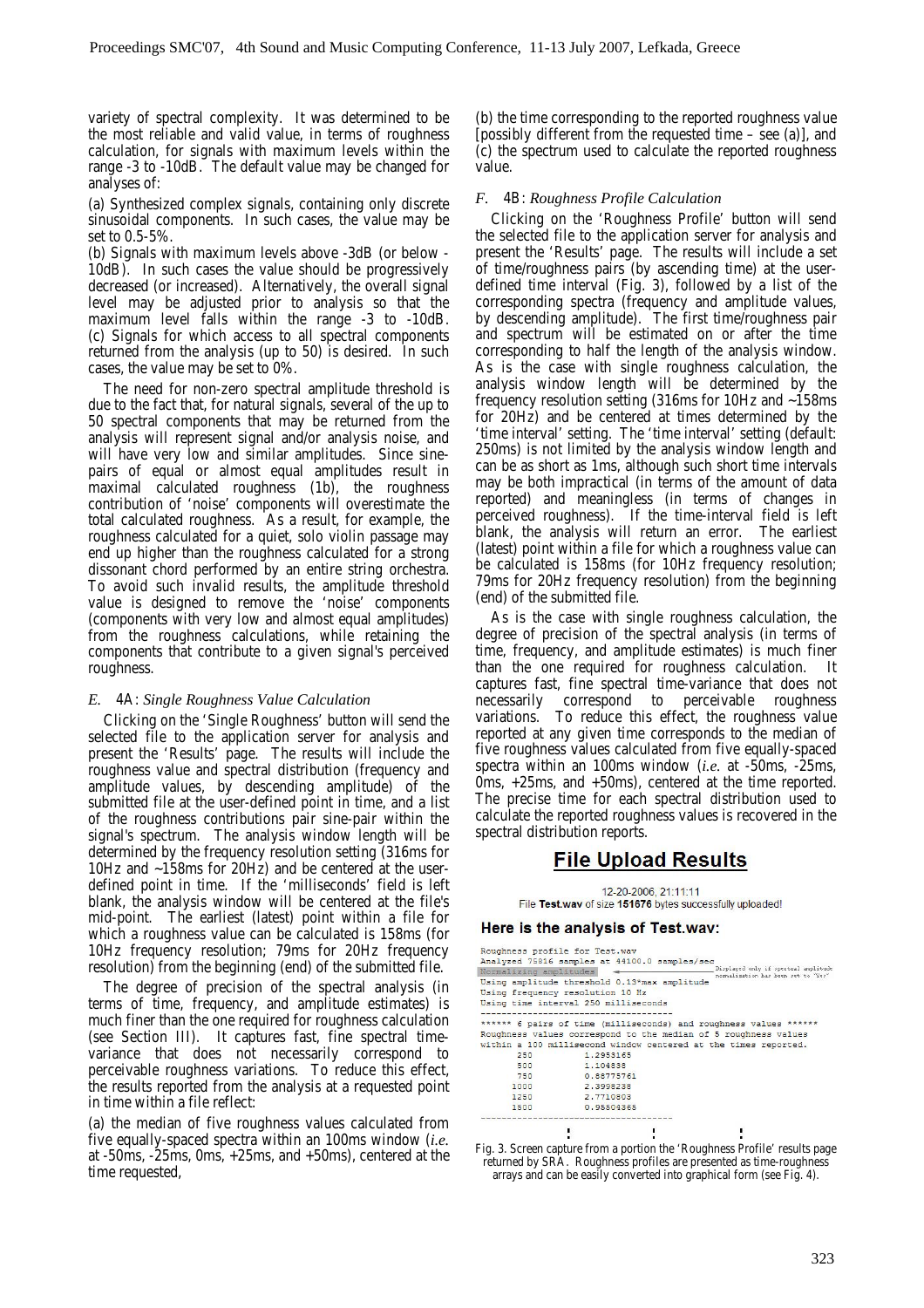Note that, depending on the roughness profile timeinterval selected and on the research question of interest, the roughness profile obtained may need to be modified by using 5- or 7-point running-average values in order to better reveal data trends.

# V. SUMMARY AND RESEARCH APPLICATIONS OF SINGLE ROUGHNESS AND ROUGHNESS PROFILE CALCULATIONS

Spectral analysis of sound signals and calculation of auditory roughness date back to the 19th century. SRA is a web-based research application that performs spectral analysis on submitted sound signals and calculates their auditory roughness, either as a single roughness value or in the form of a roughness time-profile.

The spectral analysis portion of the application uses an improved STFT algorithm, based on reassigned bandwidth-enhanced modeling. instantaneous frequency and amplitude of a signal's spectral components with minimization of spectral and temporal smearing.

The roughness calculation portion incorporates a new roughness calculation model, which represents perceptual roughness more reliably and validly than previous auditory roughness models.

The implementation of spectral and roughness analysis in SRA has already found application in studies addressing a wide variety of research topics, ranging from timbre analysis [28-29] and sound synthesis [30] to dissonance [4] and musical tension [27] (see, for example, Fig. 4). The reliability and validity of the spectral and roughness time-profiles returned by SRA can support work in acoustics, music and speech perception, voice pathology, or cross-cultural music research, and address questions that could not previously be tackled in a systematic manner.

#### **Roughness / Tension Profiles**



Fig. 4. Roughness profiles obtained by SRA in numeric form (see Fig. 3) can be easily converted into a graphical form. The above results are adapted from a study examining the relationship among the roughness profile (calculated by SRA) and musical tension profiles (indicated by participants in a perceptual experiment) of an improvisation on the Middle Eastern *mijwiz* (adapted from [27]).

#### ACKNOWLEDGMENT

The author thanks Dr. Kelly Fitz for programming SRA and for incorporating the Frequency Reassignment algorithm to SRA's spectral analysis portion, and Dr. Jonathan Middleton for sponsoring SRA and including it in *Musicalgorithms™*, an online interactive exploration of the relationship between music and mathematical formulas [http://musicalgorithms.ewu.edu].

# **REFERENCES**

- [1] S. A. Fulop and K. Fitz, "Algorithms for computing the timecorrected instantaneous frequency (reassigned) spectrogram, with applications," *J. Acoust. Soc. Am.*, vol. 119(1), pp. 360-371, 2006.
- S. A. Fulop and K. Fitz, "Separation of components from impulses in reassigned spectrograms," *J. Acoust. Soc. Am.*, vol. 121(3), pp. 1510-1518, 2007.
- [3] P. N. Vassilakis, *Perceptual and Physical Properties of Amplitude Fluctuation and their Musical Significance*. Doctoral Dissertation. Los Angeles: University of California, Los Angeles, 2001.
- [4] P. N. Vassilakis, "Auditory roughness as a means of musical expression," *Selected Reports in Ethnomusicology*, vol. 12 (Perspectives in Systematic Musicology), pp. 119-144, 2005.
- [5] H. L. F. Helmholtz, *On the Sensations of Tone as a Physiological Basis for the Theory of Music*,  $2<sup>nd</sup>$  ed., A.J. Ellis, Trans. New York: Dover Publications, Inc., 1885 (1954).
- [6] G. von Békésy, *Experiments in Hearing*. New York: Acoustical Society of America Press, 1960 (1989).
- [7] E. Terhardt, "On the perception of periodic sound fluctuations (roughness)," *Acustica*, vol. 30(4), pp. 201-213, 1974.
- [8] R. Plomp, "The ear as a frequency analyzer," *J. Acoust. Soc. Am.*, vol. 36(9), pp. 1628-1636, 1964.
- [9] E. Zwicker, "Subdivision of the audible frequency into critical bands," *J. Acoust. Soc. Am.*, vol. 33(2), pp. 248-249, 1961.
- [10] M. Campbell and C. Greated, *The Musician's Guide to Acoustics*, 2nd ed. New York: Oxford University Press, 1994.
- [11] R. Plomp and W. J. Levelt, "Tonal consonance and critical bandwidth," *J. Acoust. Soc. Am.*, vol. 38(4), pp. 548-560, 1965.
- [12] A. Kameoka and M. Kuriyagawa, "Consonance theory, part I: Consonance of dyads." *J. Acoust. Soc. Am.*, vol. 45(6), pp. 1451- 1459, 1969.
- [13] A. Kameoka and M. Kuriyagawa, "Consonance theory, part II: Consonance of complex tones and its calculation method," *J. Acoust. Soc. Am.*, vol. 45(6), pp. 1460-1469, 1969.
- [14] W. Hutchinson and L. Knopoff, "The acoustic component of Western consonance," *Interface*, vol. 7, pp. 1-29, 1978.
- [15] W. A. Sethares, *Tuning, Timbre, Spectrum, Scale*. London: Springer-Verlag, 1998.
- [16] E. Bigand, R. Parncutt, and F. Lerdahl, "Perception of musical tension in short chord sequences: The influence of harmonic function, sensory dissonance, horizontal motion, and musical training," *Perception and Psychophysics*, vol. 58, pp. 125-141, 1996.
- [17] J. Vos, "Purity ratings of tempered fifths and major thirds," *Music Perception*, vol. 3(3), pp. 221-258, 1986.
- [18] N. Dibben, "The perception of structural stability in atonal music: The influence of salience, stability, horizontal motion, pitch commonality, and dissonance," *Music Perception*, vol. 16(3), pp. 265-294, 1999.
- [19] P. N. Vassilakis, "Amplitude modulation depth versus degree of amplitude fluctuation: implementation error, adjustment and implications," *J. Acoust. Soc. Am.*, vol. 108(5/2), p. 2597, 2000
- [20] J. Y. Lin and W. M. Hartmann, "Roughness and the critical bandwidth at low frequency," *J. Acoust. Soc. Am.*, vol. 97(5/2), p. 3274, 1995.
- [21] D. Pressnitzer and S. McAdams, "Two phase effects in roughness perception," *J. Acoust. Soc. Am.*, vol. 105(5), pp. 2773-2782, 1999.